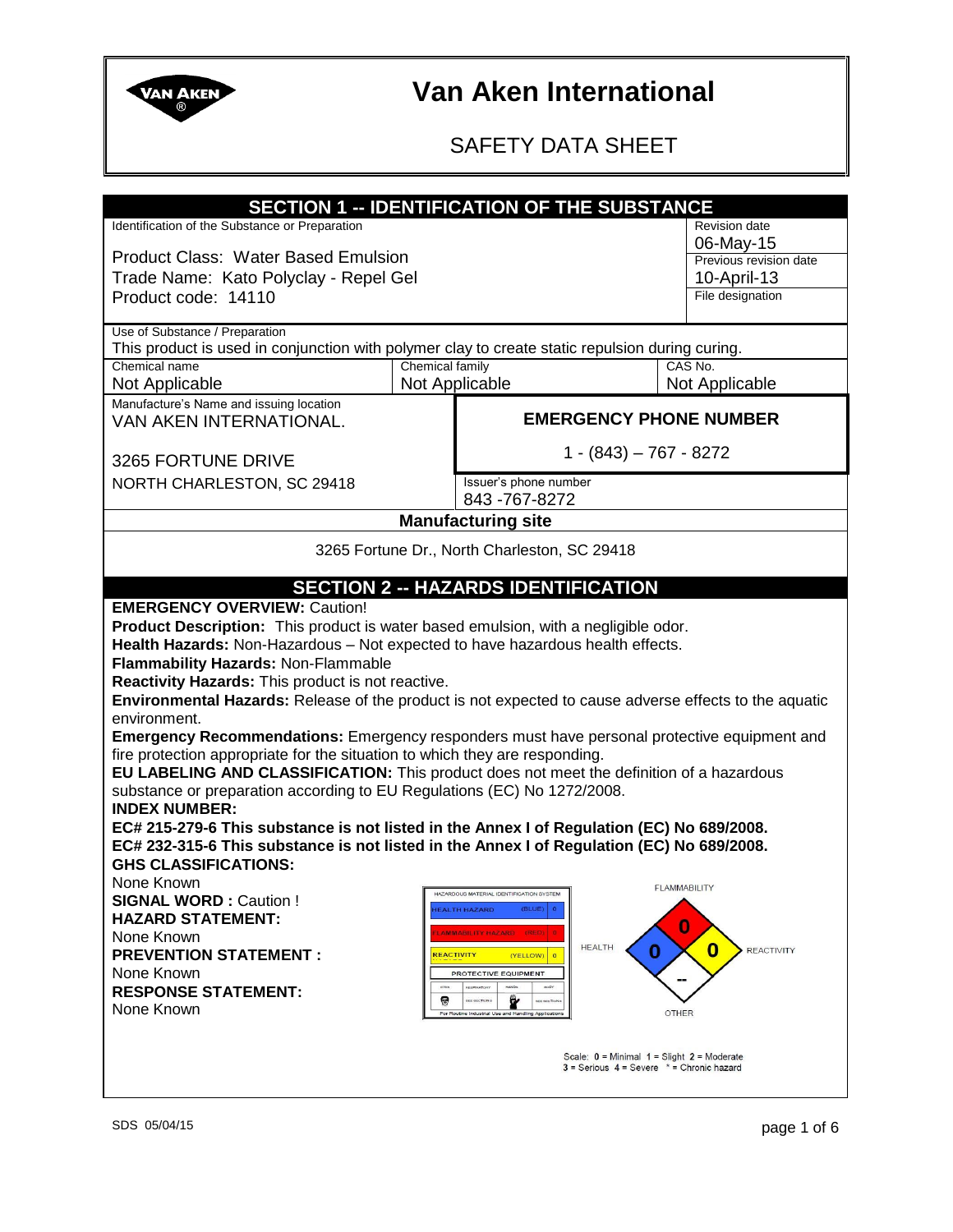

SAFETY DATA SHEET

Material: KATO POLYCLAY – REPEL GEL, 14110 Version: 1

**HEALTH EFFECTS OR RISKS FROM EXPOSURE: ACUTE HEALTH HAZARDS:** 

**EYES:** Not expected to be a hazard, however contact may cause irritation with temporary redness. **SKIN:** Not expected to cause irritation or other health effects.

**INHALATION:** Not expected to cause irritation to respiratory system.

**INGESTION:** Exposure is unlikely. This product can cause gastrointestinal irritation.

**POTENTIAL CHRONIC HEALTH EFFECTS:** None known.

**AGGRAVATION OF PRE-EXISTING CONDITIONS:** None known

**CHRONIC**: This product does not contain any ingredient designated by IARC, NTP, ACGIH or OSHA as probable or suspected human carcinogens.

### **SECTION 3 – COMPOSITION / INFORMATION ON INGREDIENTS**

| Hazardous Ingredients:                                                                                                                                            | WT%  | CAS#        | <b>EINECS#</b> | Hazard<br><b>Classification</b> | <b>Risk Phrases</b> |
|-------------------------------------------------------------------------------------------------------------------------------------------------------------------|------|-------------|----------------|---------------------------------|---------------------|
| <b>Proprietary Mixture</b>                                                                                                                                        | 100% | Proprietary | Proprietary    | Not Classified                  | None                |
| Balance of other ingredients are non-hazardous or less than 1%<br>in concentration (or 0.1% for carcinogens, reproductive toxins, or<br>respiratory sensitizers). |      |             |                | None                            |                     |

NOTE: ALL WHMIS required information is included in appropriate sections based on the ANSI Z400.1-2004 format. This product has been classified in accordance with the hazard criteria of the CPR and the MSDS contains all the information required by the CPR, EU Directives and the Japanese Industrial Standard *JIS Z 7250: 2000*.

|                                                       | <b>SECTION 4 -- FIRST AID MEASURES</b>                                                                                                                                                                                                                                                                                            |  |  |
|-------------------------------------------------------|-----------------------------------------------------------------------------------------------------------------------------------------------------------------------------------------------------------------------------------------------------------------------------------------------------------------------------------|--|--|
| <b>EYES</b>                                           | If material contacts the eye, immediately flush eyes with plenty of water for at least<br>15 minutes, while holding eyelids open. GET MEDICAL ATTENTION IF<br><b>IRRITATION CONTINUES.</b>                                                                                                                                        |  |  |
| <b>SKIN</b>                                           | Wash affected area with plenty of soap and water. GET MEDICAL ATTENTION IF<br><b>IRRITATION OCCURRS OR PERSISTS</b>                                                                                                                                                                                                               |  |  |
| <b>INHALATION</b>                                     | If breathing becomes difficult remove victim to fresh air and provide oxygen if<br>breathing is difficult. If not breathing, give artificial respiration, preferably mouth to<br>mouth. GET MEDICAL ATTENTION.                                                                                                                    |  |  |
| <b>INGESTION</b>                                      | If ingested, get immediate medical attention. Do not induce vomiting unless<br>instructed to do so by medical personnel. Never give anything by mouth to a victim<br>who is unconscious or is having convulsions.<br>NOTES TO PHYSICIAN: Treat symptoms and eliminate overexposure.<br><b>SECTION 5 -- FIRE FIGHTING MEASURES</b> |  |  |
| <b>FLASH POINT: Non-Flammable</b>                     | <b>AUTOIGNITION TEMPERATURE: Not Applicable</b><br>FLAMMABLE LIMITS (in air by volume, %): Lower NA Upper NA<br>FIRE EXTINGUISHING MATERIALS: Use fire extinguishing methods listed below:                                                                                                                                        |  |  |
| Water Spray: Yes                                      | Carbon Dioxide: Yes                                                                                                                                                                                                                                                                                                               |  |  |
| Foam: Yes                                             | Dry Chemical: Yes                                                                                                                                                                                                                                                                                                                 |  |  |
| Halon: Yes                                            | Other: Any "C" Class                                                                                                                                                                                                                                                                                                              |  |  |
| <b>UNUSUAL FIRE AND EXPLOSION HAZARDS: None known</b> |                                                                                                                                                                                                                                                                                                                                   |  |  |
|                                                       | Explosion Sensitivity to Mechanical Impact: No                                                                                                                                                                                                                                                                                    |  |  |
|                                                       | Explosion Sensitivity to Static Discharge: No                                                                                                                                                                                                                                                                                     |  |  |
|                                                       | SPECIAL FIRE-FIGHTING PROCEDURES: Incipient fire responders should wear eye protection.                                                                                                                                                                                                                                           |  |  |
|                                                       | Structural firefighters must wear Self-Contained Breathing Apparatus and full protective equipment.                                                                                                                                                                                                                               |  |  |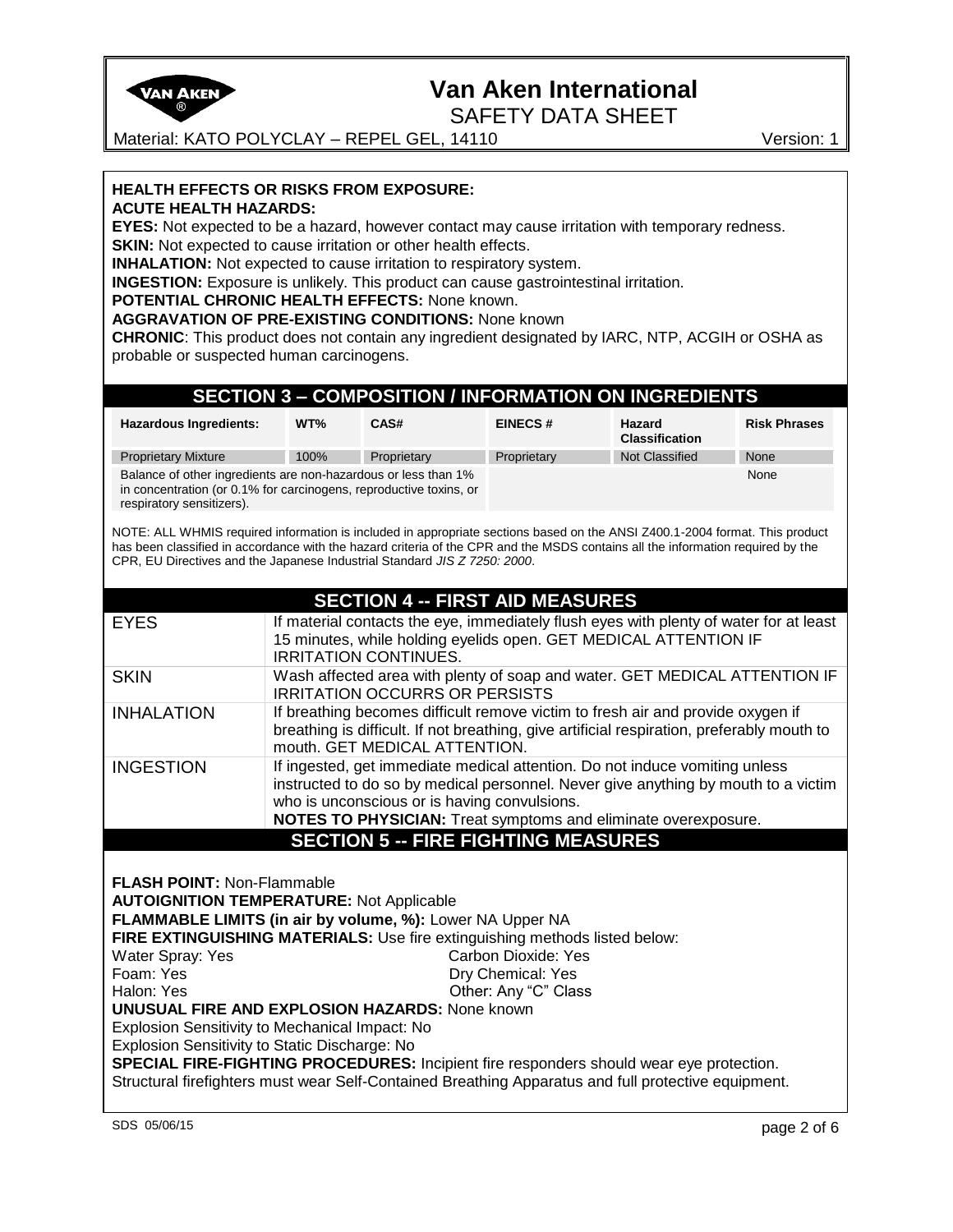

SAFETY DATA SHEET

Material: KATO POLYCLAY – REPEL GEL, 14110 Version: 1

Isolate materials not yet involved in the fire and protect personnel. Move containers from fire area if this can be done without risk; otherwise, cool with carefully applied water spray. If possible, prevent runoff water from entering storm drains, bodies of water, or other environmentally sensitive areas.

### **SECTION 6 -- ACCIDENTAL RELEASE MEASURES**

SPILLS OR LEAKS Contain spill and recover if possible. Wipe up spills, place in proper container for disposal. Clean area with soap and water. U.S. Regulations (CERCLA) requires reporting spills and releases to soil, water and air in excess of reportable quantities. The toll free number for the US Coast Guard National Response Center is (800) 424-8802. Dispose of in accordance with U.S. Federal, State, and local hazardous waste disposal

regulations and those of Canada and its Provinces, those of Australia, Japan and EU Member States (see Section 13, Disposal Considerations).

### **SECTION 7 -- HANDLING AND STORAGE**

**WORK PRACTICES AND HYGIENE PRACTICES:** Wash hands thoroughly after handling.

**STORAGE AND HANDLING PRACTICES:** Store in a cool, dry well-ventilated location. Avoid extreme heat. Protect from physical damage.

### **SECTION 8 -- EXPOSURE CONTROLS / PERSONAL PROTECTION**

| <b>Chemical Name</b>       | ៱┍╜                | <b>TLV</b><br>ACGIH | 'WA        |
|----------------------------|--------------------|---------------------|------------|
| <b>Proprietary Mixture</b> | <b>Proprietary</b> | Not Listed          | Not Listed |

**VENTILATION AND ENGINEERING CONTROLS:** Use with adequate ventilation to ensure exposure levels are maintained below the limits provided above.

*The following information on appropriate Personal Protective Equipment is provided to assist employers in complying with OSHA regulations found in 29 CFR Subpart I (beginning at 1910.132) or equivalent standard of Canada, or standards of EU member states (including EN 149 for respiratory PPE, and EN 166 for face/eye protection), and those of Japan. Please reference applicable regulations and standards for relevant details.* 

**RESPIRATORY PROTECTION: Not required with this product, avoid heated vapors.** Maintain airborne contaminant concentrations below guidelines listed above, if applicable. If necessary, use only respiratory protection authorized in the U.S. Federal OSHA Respiratory Protection Standard (29 CFR 1910.134), equivalent U.S. State standards, Canadian CSA Standard Z94.4-93, the European Standard EN149, or EU member states.

**EYE PROTECTION: Not normally required.** If necessary, refer to U.S. OSHA 29 CFR 1910.133, Canadian Standards, and the European Standard EN166, Australian Standards, or relevant Japanese Standards.

**HAND PROTECTION: Not required when handling this product.** If necessary, refer to U.S. OSHA 29 CFR 1910.138, the European Standard DIN EN 374, the appropriate Standards of Canada, Australian Standards, or relevant Japanese Standards.

**BODY PROTECTION: Not normally required when using this product.** Use body protection appropriate for task (e.g. lab coat, overalls). If necessary, refer to appropriate Standards of Canada, or appropriate Standards of the EU, Australian Standards, or relevant Japanese Standards.

#### **SECTION 9 -- PHYSICAL AND CHEMICAL PROPERTIES**

**FORM:** Water Based Emulsion **APPEARANCE:** Bodied liquid, clear **ODOR:** Negligible odor **BOILING POINT:** 215-222 °F **SOLUBILITY IN WATER:** Soluble **SPECIFIC GRAVITY:** Not Established **MELTING POINT:** Not Established **EVAPORATION RATE (BuAc=1):** Slower than ether **AUTO IGNITION TEMPERATURE:** Not Applicable **FLASH POINT:** Non-Flammable **pH:** Not applicable (1% soln/water) **WEIGHT PER GALLON:** 8.50 lb/gal **VAPOR DENSITY:** Lighter than air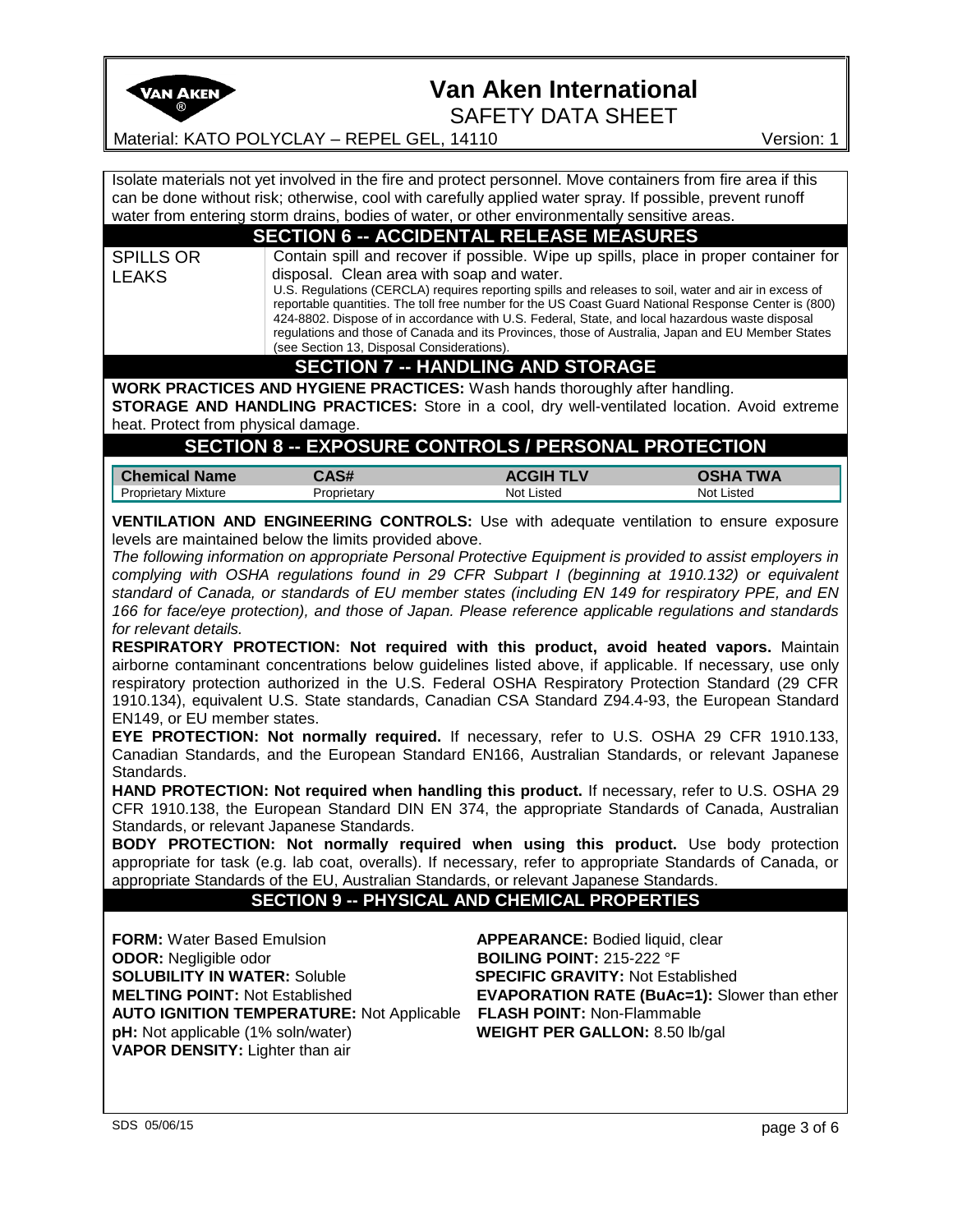

SAFETY DATA SHEET

Material: KATO POLYCLAY – REPEL GEL, 14110 Version: 1

| <b>SECTION 10 -- STABILITY AND REACTIVITY</b> |  |
|-----------------------------------------------|--|
|-----------------------------------------------|--|

If no, which conditions?

If NO, which ones?

YES [X] NO [ ] Compatibility with other

Chemical stability

substances YES [X] NO [ ]

Reactivity, and under what conditions

STABLE; conditions to avoid: extreme heat

Hazardous decomposition products

NONE

### **SECTION 11 -- TOXICOLOGICAL INFORMATION**

#### **TOXICITY DATA:**

#### **TOXICOLOGICAL DATA:**

**DUKE UNIVERSITY SCHOOL OF MEDICINE** has completed a toxicological evaluation of this product(s) and have found no hazardous component or contaminant level or effect of the products themselves that would require acute or chronic hazard labeling to conform with ASTM D4236, the Labeling for Hazardous Art Materials Act, LHAMA regulations (16 CFR 1500.14(B)(8), or the Federal Hazardous Substances Act. These products are classified as NOT being toxic, corrosive, skin/eye irritants, or a strong sensitizer as defined in 16 CFR 1500.3(b)(5), and 1500.3(b)(7) – (9) of the Federal Hazardous Substances Act. These product(s) do not require labeling under the Safe Drinking Water and Toxic Enforcement Act of 1986 (Proposition 65). These products do not contain hazardous substances when evaluated under ASTM F963.8.2 of the Standard Consumer Safety Specification for Toy Safety. This evaluation is in accord with the 1984 CPSC Policy Statement on Animal Testing. Conducted by a board certified toxicologist as defined by 16 CFR 14(B)(8). A completed a review of this product(s) under Canada's Hazardous Products Act, including CCCR-2001, Hazardous Products (Toys) Regulations and Surface Coating Materials Regulations. No restrictions, labeling or special packaging are required. Specifically, this product is not considered a toxic hazard, sensitizer, irritant or corrosive substance as described in CHPA c.r.c., c.931 sections 10 and 11 and no materials described in section 14 are used in this product and does not contain a toxic substance, corrosive substance, irritant or sensitizer as defined in CHPA-2001 R.S. c. H-3 schedule I part II, item 13 (p) & (q).

#### **CARCINOGENIC EFFECTS:**

| Mutagenic effects:   | Not available.       |                |                  |
|----------------------|----------------------|----------------|------------------|
| Teratogenic effects: |                      | Not available. |                  |
| <b>Cancer Lists</b>  | ---NTP Carcinogen--- |                |                  |
| Ingredient           | Known                | Anticipated    | <b>IARC Cate</b> |
| All Ingredients      | No                   | N٥             | None             |

**IARC Category** 

### **SECTION 12 -- ECOLOGICAL INFORMATION**

ALL WORK PRACTICES MUST BE AIMED AT ELIMINATING ENVIRONMENTAL CONTAMINATION. **ENVIRONMENTAL FATE:** No Data Available Oxygen Demand Data: No data available **ENVIRONMENTAL TOXICITY:**  Acute Aquatic Effects Data: No data available **SECTION 13 -- DISPOSAL CONSIDERATIONS**

**PREPARING WASTES FOR DISPOSAL:** Waste disposal must be in accordance with appropriate U.S. Federal, State, and local regulations, those of Canada, Australia, EU Member States and Japan.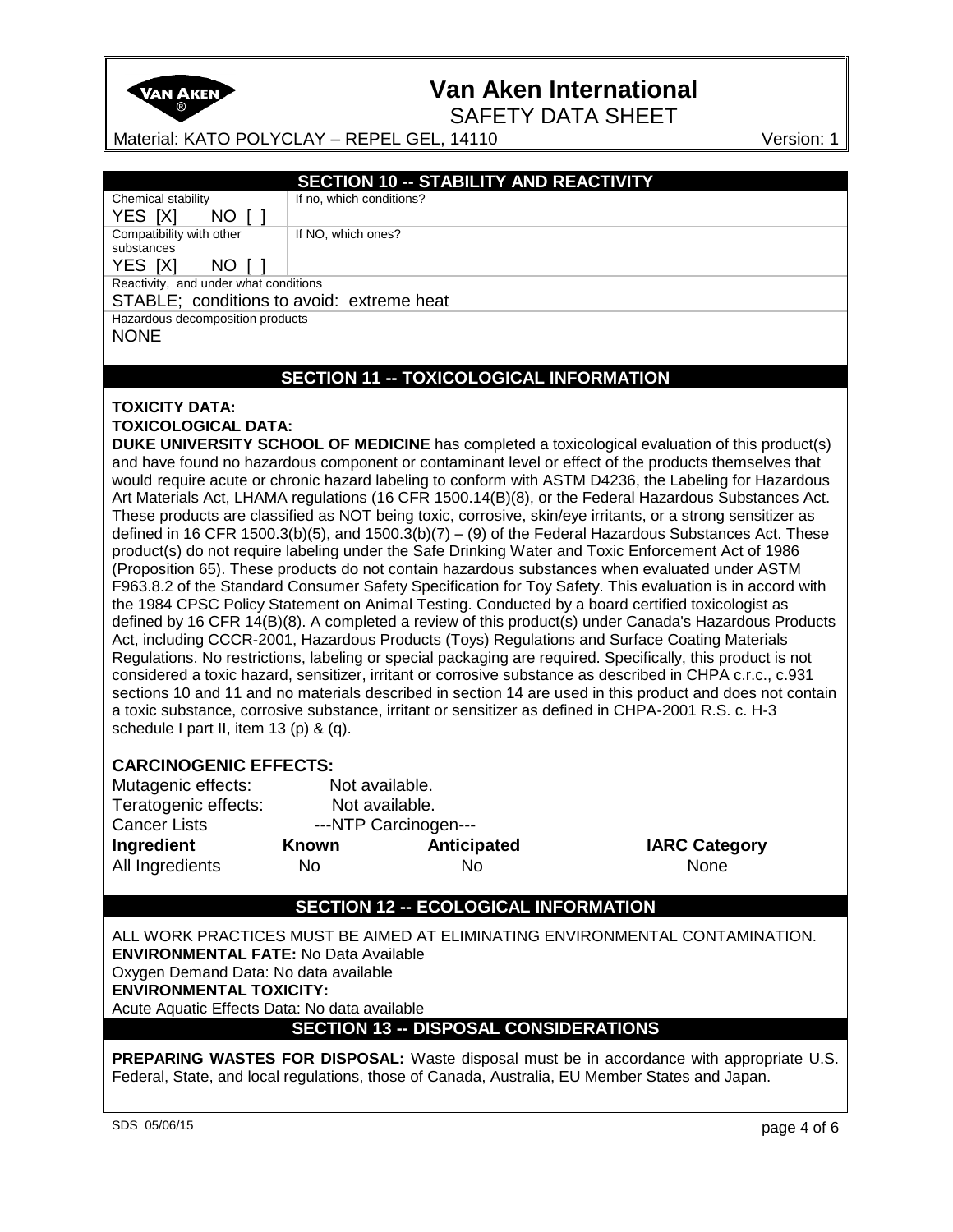| $^\circledR$                                                                                                                                                                                 | <b>SAFETY DATA SHEET</b>                    |                        |
|----------------------------------------------------------------------------------------------------------------------------------------------------------------------------------------------|---------------------------------------------|------------------------|
| Material: KATO POLYCLAY - REPEL GEL, 14110                                                                                                                                                   |                                             | Version: 1             |
|                                                                                                                                                                                              | <b>SECTION 14 -- TRANSPORT INFORMATION</b>  |                        |
| US DOT, IATA, IMO, ADR:                                                                                                                                                                      |                                             |                        |
| U.S. DEPARTMENT OF TRANSPORTATION (DOT) SHIPPING REGULATIONS: This product is                                                                                                                |                                             |                        |
| classified (per 49 CFR 172.101) by the U.S. Department of Transportation, as follows.                                                                                                        |                                             |                        |
| <b>PROPER SHIPPING NAME:</b>                                                                                                                                                                 |                                             | NON-REGULATED MATERIAL |
| <b>HAZARD CLASS NUMBER and DESCRIPTION:</b><br><b>UN IDENTIFICATION NUMBER:</b>                                                                                                              | <b>NA</b><br>NA.                            |                        |
| <b>PACKING GROUP:</b>                                                                                                                                                                        | <b>NA</b>                                   |                        |
| <b>DOT LABEL(S) REQUIRED:</b>                                                                                                                                                                | None                                        |                        |
| <b>NORTH AMERICAN EMERGENCY RESPONSE GUIDEBOOK NUMBER:</b>                                                                                                                                   | <b>NA</b>                                   |                        |
| <b>RQ QUANTITY:</b>                                                                                                                                                                          | <b>NA</b>                                   |                        |
| <b>MARINE POLLUTANT:</b> The components of this product are not designated by the Department of Transportation to<br>be Marine Pollutants (49 CFR 172.101, Appendix B).                      |                                             |                        |
| INTERNATIONAL AIR TRANSPORT ASSOCIATION SHIPPING INFORMATION (IATA): This product is not                                                                                                     |                                             |                        |
| considered as dangerous goods.<br>INTERNATIONAL MARITIME ORGANIZATION SHIPPING INFORMATION (IMO): This product is not considered as                                                          |                                             |                        |
| dangerous goods.<br>EUROPEAN AGREEMENT CONCERNING THE INTERNATIONAL CARRIAGE OF DANGEROUS GOODS BY                                                                                           |                                             |                        |
| ROAD (ADR): This product is not considered by the United Nations Economic Commission for Europe to be                                                                                        |                                             |                        |
| dangerous goods.                                                                                                                                                                             |                                             |                        |
|                                                                                                                                                                                              | <b>SECTION 15 -- REGULATORY INFORMATION</b> |                        |
| <b>UNITED STATES REGULATIONS:</b>                                                                                                                                                            |                                             |                        |
| U.S. SARA REPORTING REQUIREMENTS: The components of this product are Not subject to the<br>reporting requirements of Sections 302, 304, and 313 of Title III of the Superfund Amendments and |                                             |                        |
| Reauthorization Act.                                                                                                                                                                         |                                             |                        |
| U.S. SARA THRESHOLD PLANNING QUANTITY: There are no specific Threshold Planning Quantities                                                                                                   |                                             |                        |
| for the components of this product. The default Federal MSDS submission and inventory requirement                                                                                            |                                             |                        |
| filing threshold of 10,000 lbs (4,540 kg) therefore applies, per 40 CFR 370.20.                                                                                                              |                                             |                        |
| <b>U.S. CERCLA REPORTABLE QUANTITY (RQ): None</b>                                                                                                                                            |                                             |                        |
| U.S. TSCA INVENTORY STATUS: The components of this product are listed on the TSCA Inventory or                                                                                               |                                             |                        |
| are exempted form listing.<br><b>OTHER U.S. FEDERAL REGULATIONS: None</b>                                                                                                                    |                                             |                        |
| <b>CALIFORNIA SAFE DRINKING WATER AND TOXIC ENFORCEMENT ACT (PROPOSITION 65):</b>                                                                                                            |                                             |                        |
| Ingredients within this product are not on the Proposition 65 Lists.                                                                                                                         |                                             |                        |
| <b>CANADIAN REGULATIONS:</b>                                                                                                                                                                 |                                             |                        |
| <b>CANADIAN DSL/NDSL INVENTORY STATUS:</b> The components of this product are on the DSL                                                                                                     |                                             |                        |
| Inventory, or are exempted from listing.                                                                                                                                                     |                                             |                        |
| <b>OTHER CANADIAN REGULATIONS: Not applicable.</b>                                                                                                                                           |                                             |                        |
| <b>CANADIAN ENVIRONMENTAL PROTECTION ACT (CEPA) PRIORITIES SUBSTANCES LISTS:</b>                                                                                                             |                                             |                        |
| <b>CANADIAN WHMIS CLASSIFICATION and SYMBOLS: Not Controlled</b><br><b>EUROPEAN ECONOMIC COMMUNITY INFORMATION:</b>                                                                          |                                             |                        |
| EU LABELING AND CLASSIFICATION: This product meets the definition of the following hazard class                                                                                              |                                             |                        |
| as defined by the European Economic Community Guidelines.                                                                                                                                    |                                             |                        |
| <b>EU CLASSIFICATION:</b>                                                                                                                                                                    |                                             |                        |
| <b>EU RISK PHRASES: None known</b>                                                                                                                                                           |                                             |                        |
| <b>EU SAFETY PHRASES: None known</b>                                                                                                                                                         |                                             |                        |
| <b>AUSTRALIAN INFORMATION FOR PRODUCT:</b> The components of this product are listed on the                                                                                                  |                                             |                        |
| International Chemical Inventory list.                                                                                                                                                       |                                             |                        |
| JAPANESE INFORMATION FOR PRODUCT:<br>JAPANESE MINISTER OF INTERNATIONAL TRADE AND INDUSTRY (MITI) STATUS: The components of this                                                             |                                             |                        |
| product are not listed as Class I Specified Chemical Substances, Class II Specified Chemical Substances, or                                                                                  |                                             |                        |
| Designated Chemical Substances by the Japanese MITI.                                                                                                                                         |                                             |                        |
| SDS 05/06/15                                                                                                                                                                                 |                                             | page 5 of 6            |
|                                                                                                                                                                                              |                                             |                        |
|                                                                                                                                                                                              |                                             |                        |

### **Van Aken International**

**VAN AKEN**